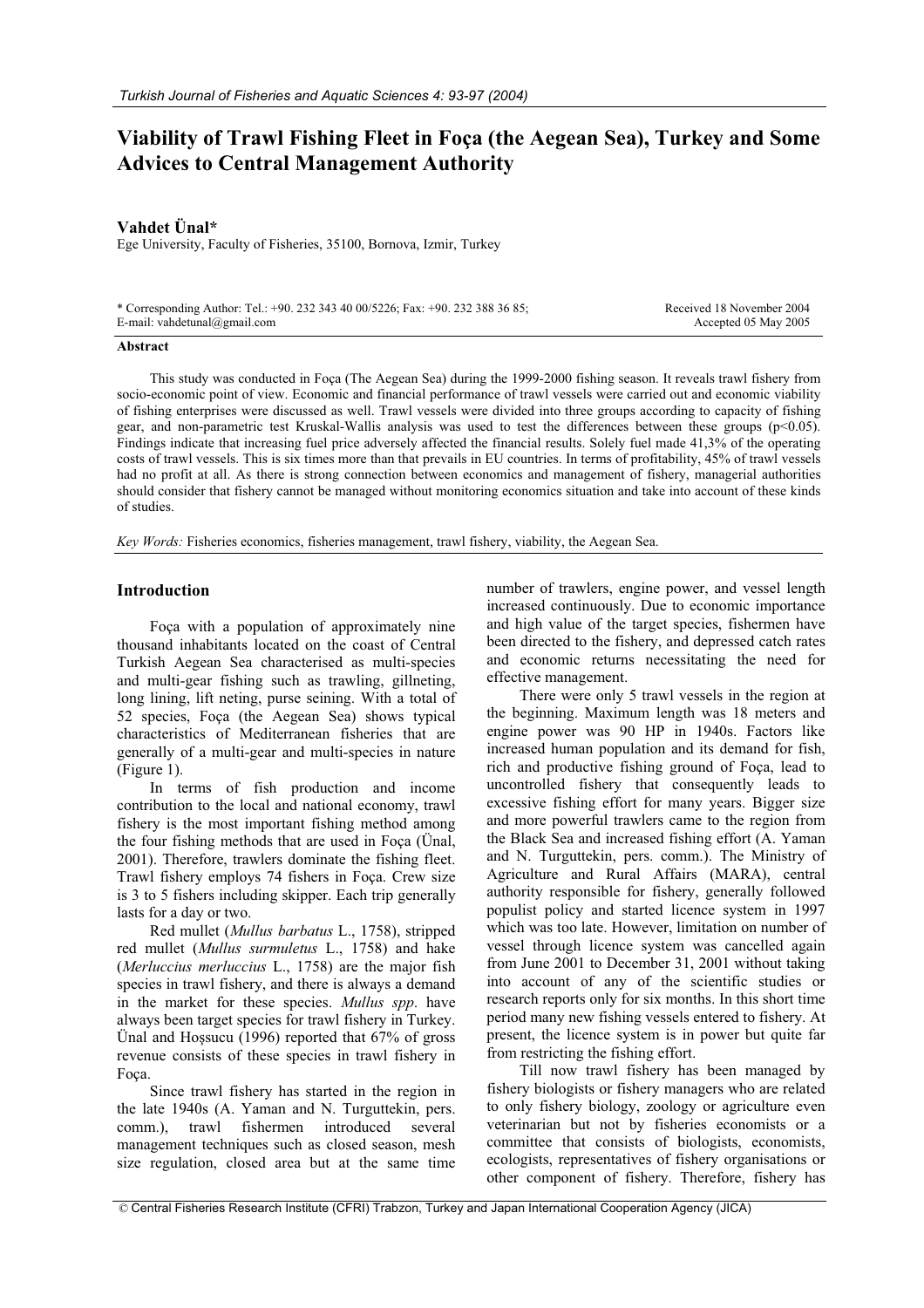

**Figure 1.** Location of Foça.

been regulated principally by closed season, minimum mesh size based on biological principles. Mesh size regulation of trawl cod-end (44 mm) based on *Mullus barbatus* which is quite far from ecosystem approach to fisheries management. Economic objectives of the fisheries have never been considered. No notable economic regulations such as buy-back programme, tax regulations, restriction on fishing capital or restriction on fishing effort concerning trawl fishery were in force until now. Hannesson (1993) reported that property rights, taxing landing or fishing effort and individual transferable quotas are important management tools in most of the cases. In addition, according to review of Sinclair *et al.* (2002), Sutinen and Soboil (2003) emphasized by reviewing the experience of various fisheries management systems that the property rights-based regimes, most often in the form of individual fishing quotas, have been more effective in conserving fish stocks, reducing fishing effort and generating resource rent than any other method of fisheries management. In fact, according to the empirical evidence they reviewed, no other method of fisheries management has shown any significant degree of success in these respects.

Fisheries economics is already well developed in many countries and that it is widely used for management purposes. However it is very new discipline in Turkey and there is practically no comprehensive studies on it. Therefore, fishery in Turkey is trying to be managed without economic monitoring. Somehow it is still standing and not collapsed but shows several apparent signals in the way of sustainability especially from the economic

point of view.

Present study takes into consideration all the above mentioned approaches to fishery management and includes economic performance of one year fishing season (July 1999 to July 2000) of trawl vessels harbouring in Foça. The study, therefore, is designed to help decision-making and to give some socio-economics indications to the management authority.

#### **Materials and Methods**

This paper depends on primary data collected by face-to-face interviews with all of the trawl fishers who were active during 1999-2000 in Foça. A total of 20 regional trawler captains were interviewed from June to December 2000 as part of an Ege University Research Fund Accountancy project. Data were collected on operating costs, earnings, vessel characteristics, fishing effort, employment on board, fishing experience of fishermen, age, education level, and social security. Open-ended questions were also asked on problems and opinions related to present situation of the fishery, fishermen, and management techniques.

As Hannesson (1989) mentioned in Cypriot fishery the opportunity cost of capital reflects here the alternative 10 percent rate of return if capital were invested in a different field.

The records of MARA's Protection and Control Department and records belonging to fishing cooperatives were used as secondary data. Total number of licenced vessel was obtained from the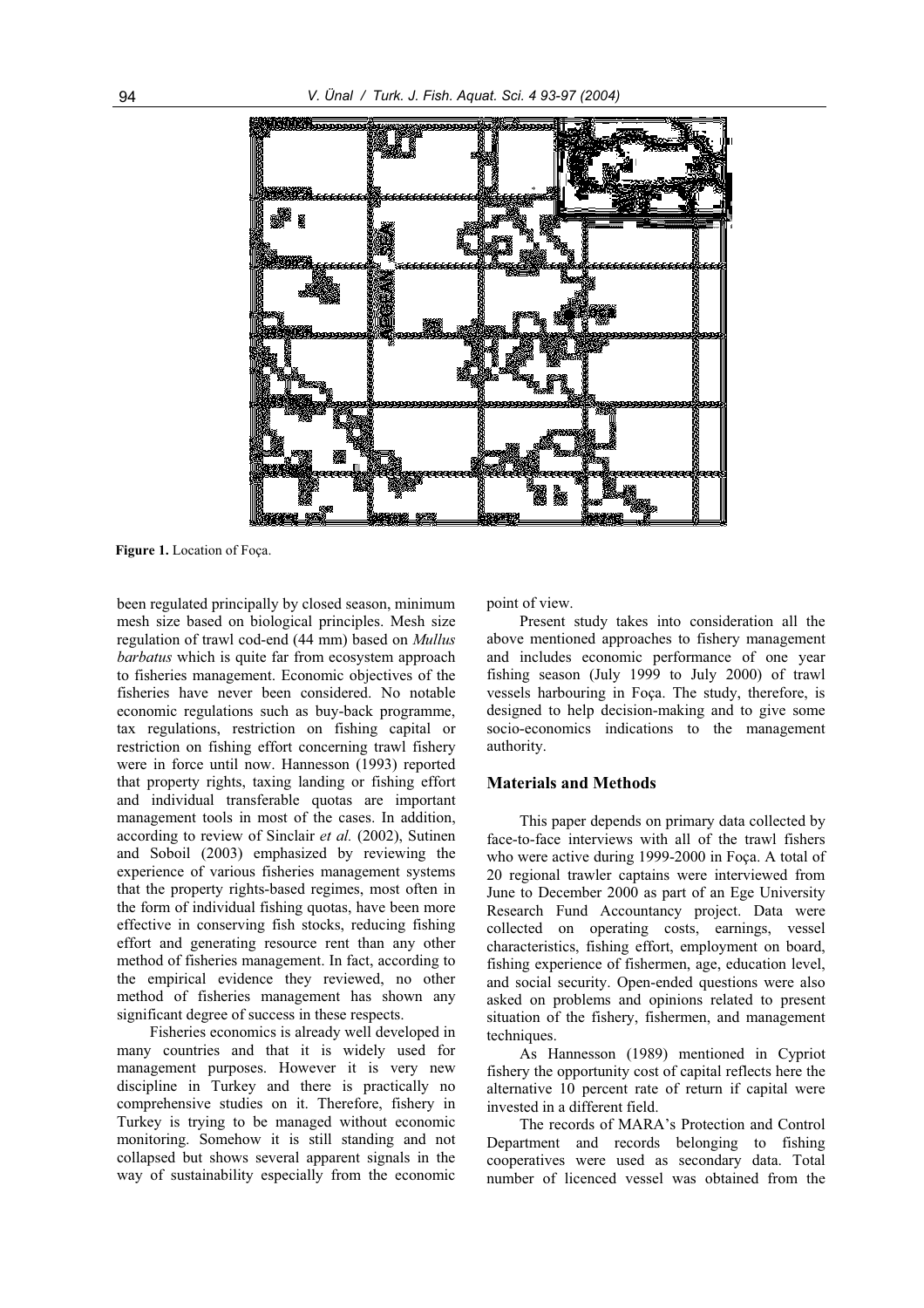records and then active trawl vessels were determined in the region by personal observation.

Fishermen usually seem to adjust their real costs and earnings in ways that do not show up in normal accounting. They usually exaggerate their problem. Therefore, two to three days per week were spent with fishermen in the region during the year just to establish a sincere relation with the fishermen to collect reliable data. In addition, weekly monitoring of trawl fishing operation, landing and costs data, which were obtained only from captains of trawl vessels, was used to analyse survey data.

Value of landings data and costs were used to calculate economic and financial performance, net profit (NP), gross cash flow (GCF) which are accepted as economic performance indicators and commonly used in the different countries. NP (value of landings minus all costs, including depreciation and an imputed interest amount), GCF (value of landings minus all expenses, except depreciation and interest) are same as those have been developed during the Workshop on an Annual Economic Report, held in Brussels, 20-23 February 1995.

The economic performance is assessed through the ratio net profit/total earnings (NP/TE). The financial performance is assessed through the ratio net profit/capital investment also called return on investment (ROI) (Tietze *et al*., 2001).

In the present study, trawlers were divided into three groups according to capacity of fishing gear in order to understand relation between profitability and capacity of fishing vessel. Length size and engine power were considered for grouping. To test the differences between these groups non-parametric test Kruskal-Wallis analysis was used (P<0.05).

## **Results**

The mean length of the twenty vessels covered in the personal interviews was 21 meters with a range of 15-24 meters. 11 of the vessels were made of wood and rest were of steal construction. The average horsepower was 324 HP with a range of 135-600 HP. Five trawl vessels engines had 400 HP and over. Mean age of the twenty vessels was 17.3 years. The range was 4-57 years but there were only 3 vessels less than 5 years old and 11 of them were older than 10 years. The average crew number including the captain on the twenty vessels was 4. The actual range was 3-5. One of the four was a family member.

Average fishing experience of the crew was 19.7 years while mean age is 38.7 years. The range of fishing experience and age of trawl vessels captains was 5 to 44 years and 24 to 64 years respectively. 85% of them were married and had their own house. The average monthly wage of deckhands in the trawl fishing fleet during 1999-2000 fishing season was USD 331.5.

Annual fishing days were 182 and average fuel

consumption was about 47.5 tons/year/vessel. The range of fishing days and fuel consumption was 110 to 270 days per year and 20 to 94.5 tons per vessel.

Trawl fishing fleet of the Foça discussed in this paper employed 74 people on board. The value of total production amounted to USD 2 million but some of the trawl vessels show average crew share below USD 200 per man in a month.

Trawl fishermen stop fishing, because of low fish price, low catch amount and marketing problems from time to time. High fuel price and operation costs also discourage fishing. The mean annual operating cost for the twenty vessels was USD 77489.5. Fuel cost was the highest rate of 41.3% within these operating costs. However, fishermen with bigger vessels and engine go for fishing under all circumstances and they are at more risk and try their chance in unknown fishing grounds, international waters of the Aegean Sea, in 60-80 miles away from fishing harbour.

Trawl vessels generate about USD 2 million during the fishing season but in spite of the fact that they contribute well to the local and national economy, only 11 of the twenty trawl vessels had profits for 1999-2000 fishing season, amounting from 2 to 48 per cent of gross revenue (Table 1).

As mentioned above, 9 out of the 20 trawl vessels covered by the study had losses after deducting costs related to depreciation and interest. Of these trawl vessels; however, 5 have still a positive gross cash flow and only 4 vessels suffered operational losses.

## **Discussion**

Results of the study indicate that increasing fuel price adversely affected the 1999-2000 financial results for trawl fishery. Fuel costs made up 41,3% of the operating costs of trawl vessels. According to Anon. (2003), this is six times more compared to EU countries' trawl fishery operating costs.

In terms of profitability and economic viability, almost half of trawl vessels had losses. This is not an unexpected result in common property fisheries. On the contrary, it is much anticipated case in the long run. Hannesson (1986) also pointed out that since access to the resource is free and open, the surplus profit would attract new fishermen and vessels; thereby increasing total costs but without a commensurate increase in total revenues. Capital and labour will continue to enter the fishery until all economic rents are dissipated and profits to individual units are reduced to the level of their opportunistic costs.

Fishermen are still going on fishing in the region but only 75% of all have positive gross cash flows and fully recovered their costs of operation. How those 25% trawl vessels with negative gross cash flows, will continue to fishing can be explained that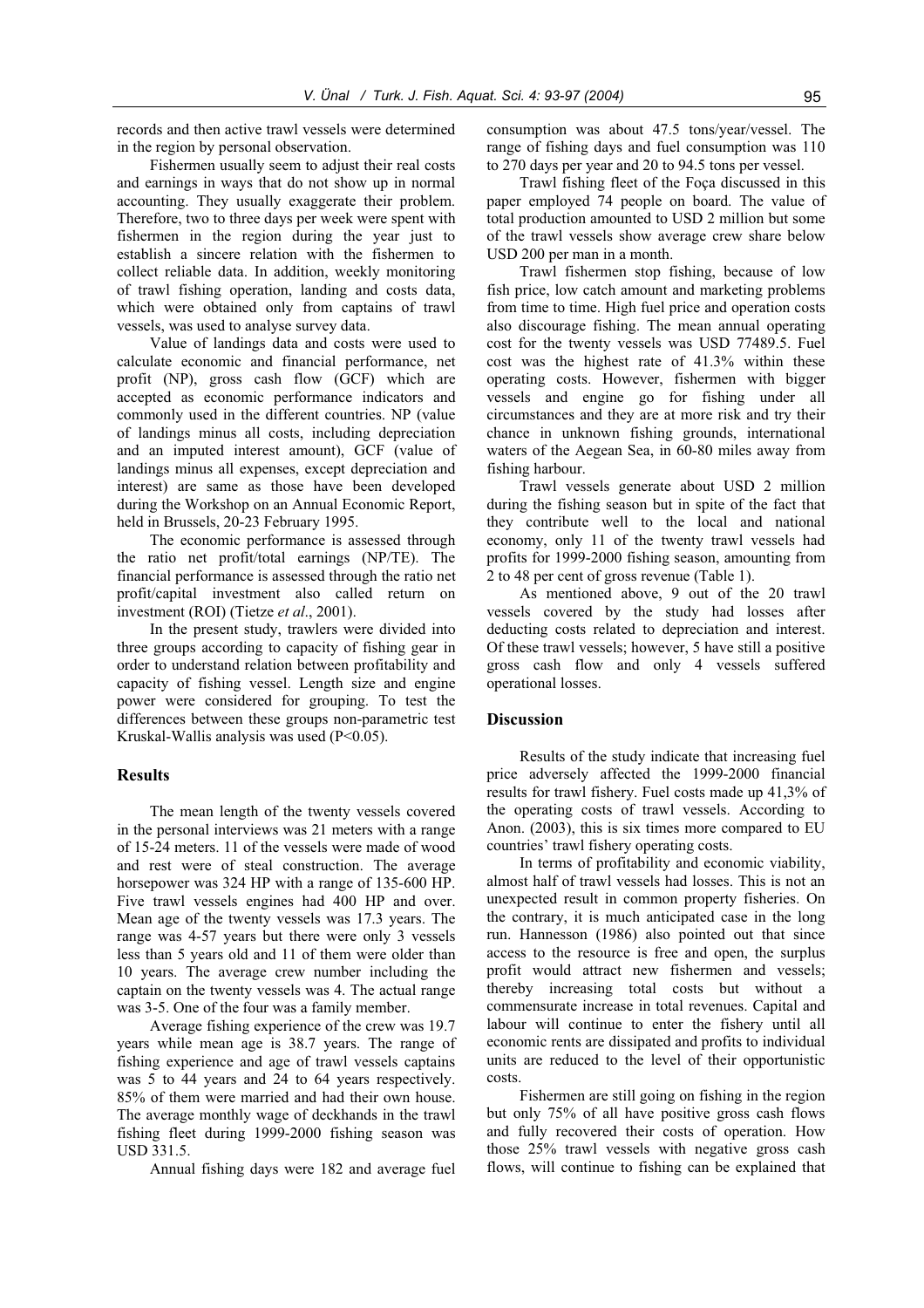| Trawl<br>Vessels<br>Groups            | Trawl<br>No | Gross<br>Revenue | Net Profit | <b>GCF</b> | NP/TE<br>$(\%)$ | <b>ROI</b><br>$(\%)$ |
|---------------------------------------|-------------|------------------|------------|------------|-----------------|----------------------|
| I. Group<br>$15m-5<18m$               |             | 18.1             | $-25.1$    | $-16.6$    |                 |                      |
|                                       | 2           | 55.8             | $-3.0$     | 8.8        |                 |                      |
|                                       | 3           | 248.4            | 118.5      | 135.3      | 47.7            | 114                  |
|                                       | 4           | 73.0             | 4.8        | 15.6       | 6.5             | 6                    |
|                                       | 5           | 61.2             | 4.5        | 14.0       | 7.3             | 7                    |
| II. Group<br>$19m < n = 8 < 21m$      | 6           | 81.6             | 9.9        | 22.4       | 12.1            | 11                   |
|                                       | 7           | 28.9             | $-29.9$    | $-17.1$    |                 |                      |
|                                       | 8           | 151.7            | 55.6       | 68.9       | 36.6            | 60                   |
|                                       | 9           | 112.3            | 13.5       | 26.8       | 12              | 15                   |
|                                       | 10          | 47.7             | $-6.3$     | 3.9        |                 |                      |
|                                       | 11          | 106.3            | 26.9       | 36.4       | 25.3            | 41                   |
|                                       | 12          | 59.0             | $-29.4$    | $-17.8$    |                 |                      |
|                                       | 13          | 45.4             | 0.5        | 12.9       | 1.1             |                      |
| III. Group<br>$22m$ < $n = 7$ < $24m$ | 14          | 50.6             | $-6.6$     | 6.4        |                 |                      |
|                                       | 15          | 169.5            | 51.5       | 63.3       | 30.3            | 62                   |
|                                       | 16          | 210.7            | 40.5       | 60.6       | 19.2            | 31                   |
|                                       | 17          | 259.7            | 59.9       | 83.2       | 23              | 40                   |
|                                       | 18          | 56.5             | $-34.6$    | $-22.3$    |                 |                      |
|                                       | 19          | 74.4             | $-27.6$    | $-19.3$    |                 |                      |
|                                       | 20          | 81.4             | $-14.9$    | 5.6        |                 |                      |

**Table 1***.* Economic performance of trawl vessels, 1999-2000 (000 USD/year)

they do not take into account their own labour cost, capital cost or depreciation. As long as they have hope to catch more and earn more than their fuel costs they will continue fishing, but there is an economic loss here that must be taken into consideration by capital owner as well as central fisheries management authority.

It appears that the fleet is aging in general and a few fishermen have a tendency to build new, bigger and more powerful vessels. Moreover, it does not always mean that larger the vessel is gaining better income. Results of the study support this judgment because it was found that there is no statistically significant relation between the magnitude of fishing vessels and the net profit in Foça. To test the differences between three groups non-parametric test Kruskal-Wallis analysis was used and there were no statistically significant difference between three groups (Chi-square;  $0.107$  p = 0.948). In other words, there was no statistically significant relation between the magnitude of fishing vessels (size-engine power) and the net profit.

High cost fishing cannot survive in the long-run. Fishery should have a management such with guarantee sufficient wages for crews, sufficient income for the owners of the vessel, consumer satisfaction, and conservation for the fish stocks as King (1995) also mentioned for definition of modern fishery management. To ensure the long-term survival of living marine resource and the profitability of fisheries, new socio-economic and ecological strategies are urgently needed. Effective monitoring, control and surveillance are compulsory to establish a sustainable fishery and to preserve marine resources

as well as fishermen community. Such studies are reflecting apparent signals to the management authority and further research at the local level is required. It can be suggested that management authority should take into account the results of these studies and realize that fishery cannot be managed without monitoring economic condition as there exists a strong connection between economics and fishery management. Central fishery officers from Ankara cannot manage fishery in Foça such a small fishing district. If they insist on this, it becomes mismanagement rather than management. As a result, solution must be established at the local level but first of all, central management authority should change its fishery policy, management instruments and reorganize the fisheries management regime in the way of privatization. It is high time to delegate government responsibility to fishermen's cooperatives associations and other related interested groups. In short term, the most suitable management instrument for trawl fishery in Foça is to stop licensing the number of vessels and limit the fishing effort not only in the form of number of licences but also all other forms of effort. Hannesson (1986) reported that all these attempts work only if governments regulate fishing effort at the local level and start to set strict input controls in the fishery.

### **Acknowledgements**

I would like to thank trawl fishermen in Foça for their cooperation and Research Fund of Ege University for financial support. I am also grateful to Yalçın Savaş and Harun Güçlüsoy from SAD-AFAG